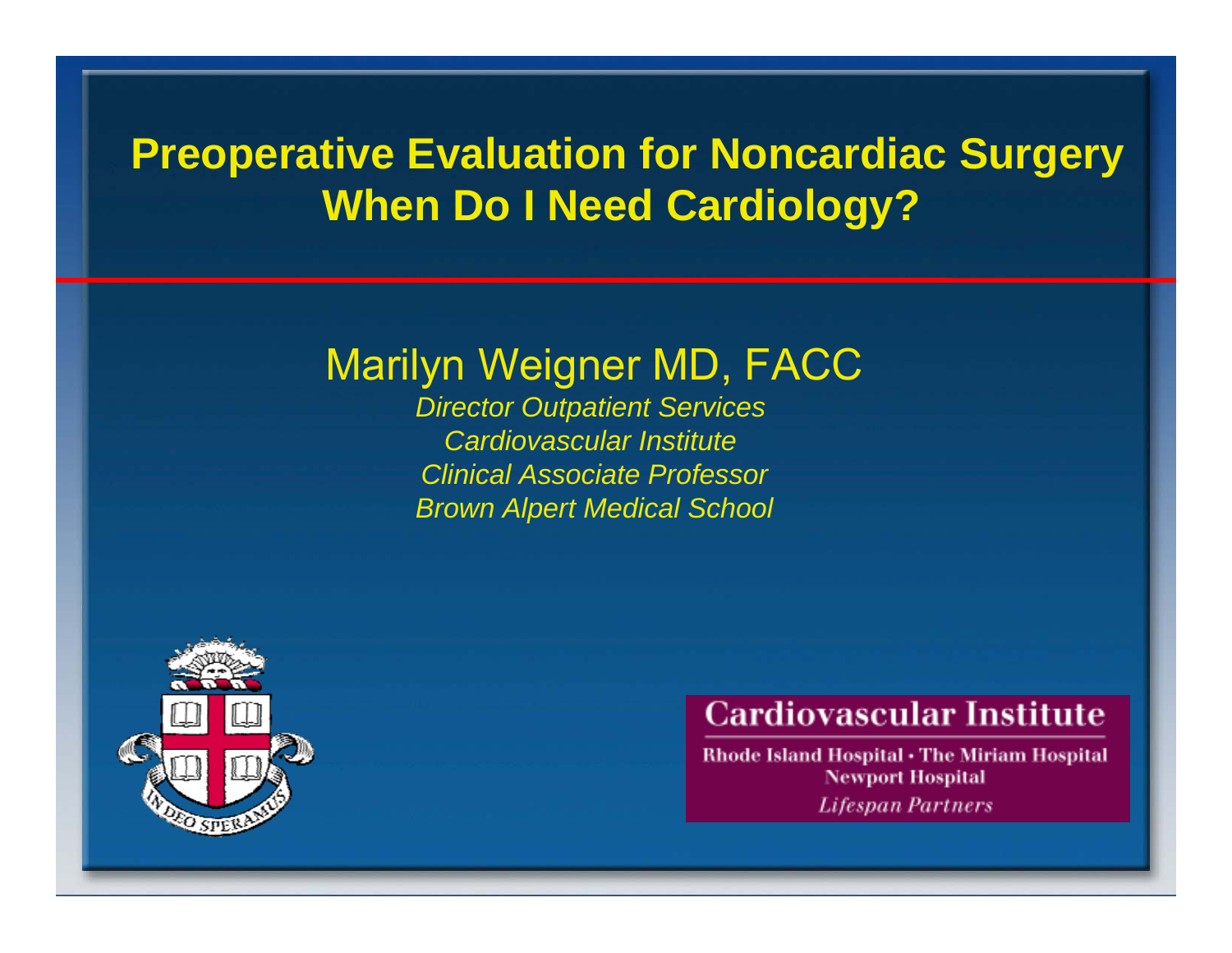### **Role of the Consultant**

40% of cardiology preop consults Not very specific or helpful "proceed with surgery" Never "clear" for surgery: Risk stratify Be specific in suggestions/evaluation: Suitability for surgery and general condition? Is there anything we can do to improve that condition Does patient have a PCM? ICD?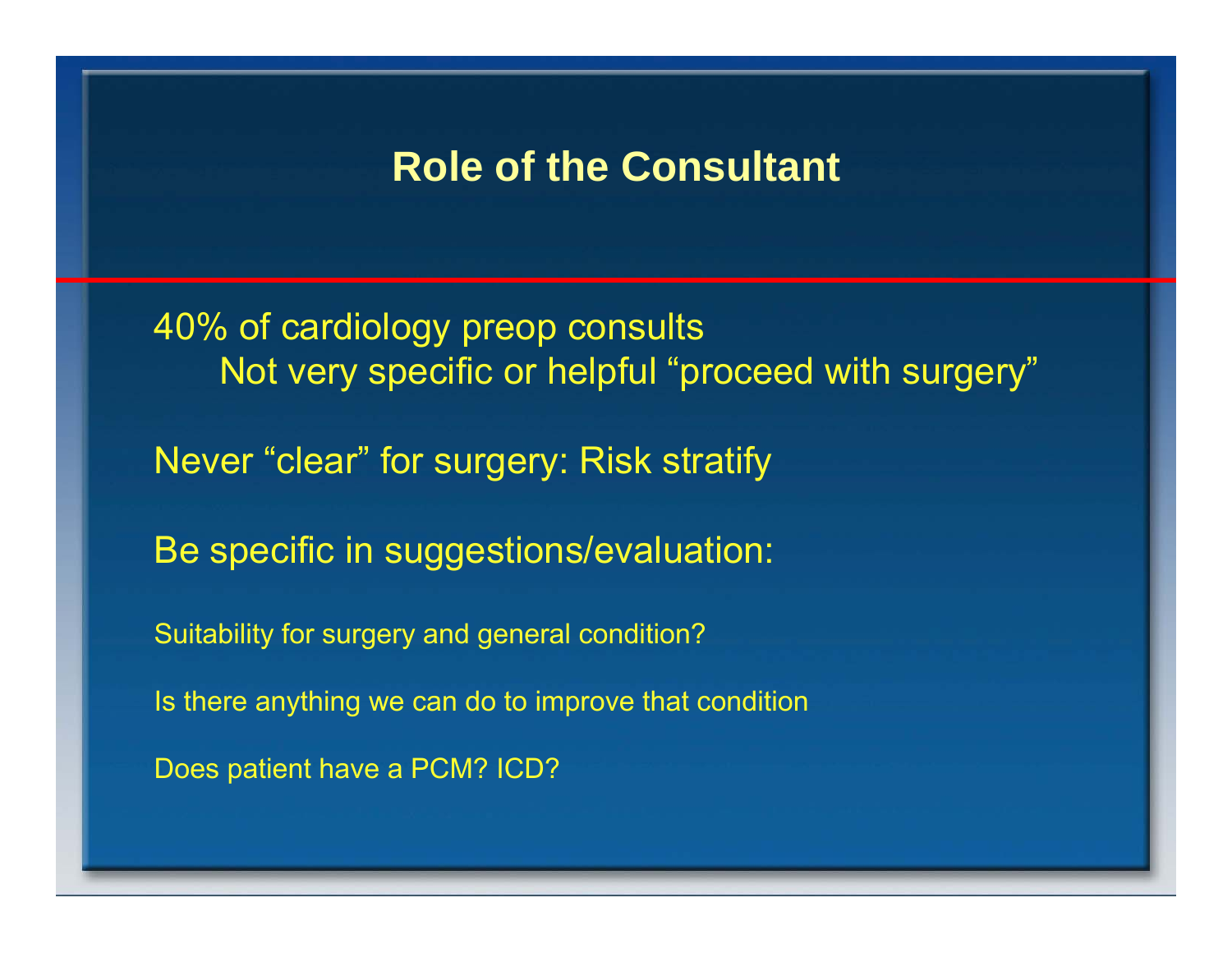85 yo with CAD, DM, CRI who is not having active cardiac symptoms. Needs cataract surgery.

? Testing ? Cardiology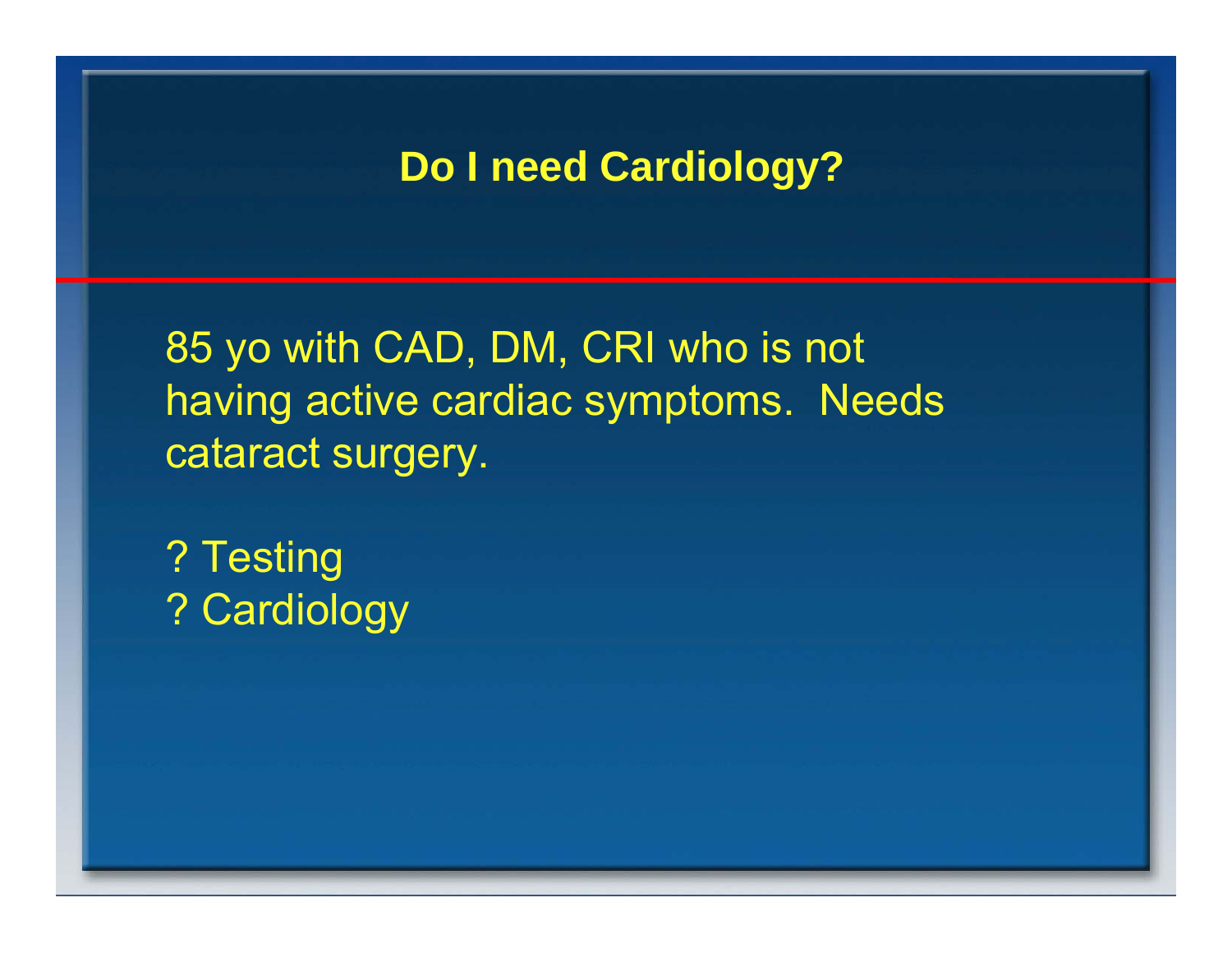75 yo man smoker with CAD (PCI 2006), CRI, who needs a partial colectomy. He is able to walk up stairs without difficulty. No symptoms CHF and no angina.

? Testing ? Cardiology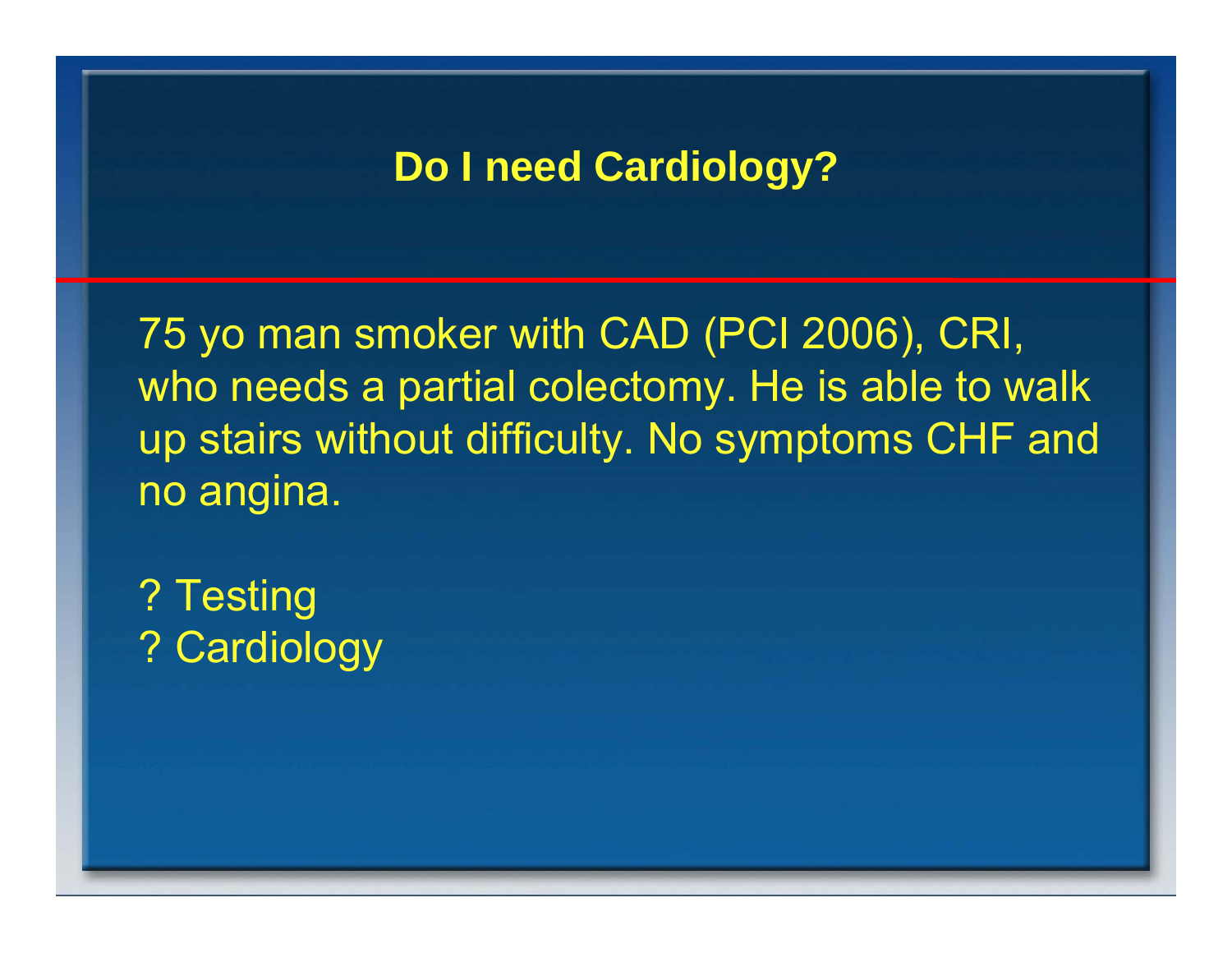60 yo man with DM and PAD and obesity who needs an abdominal aneurysm repair. He has severe chronic back pain and uses a cane. Is not able to get up a flight of stairs easily.

Testing? Cardiology?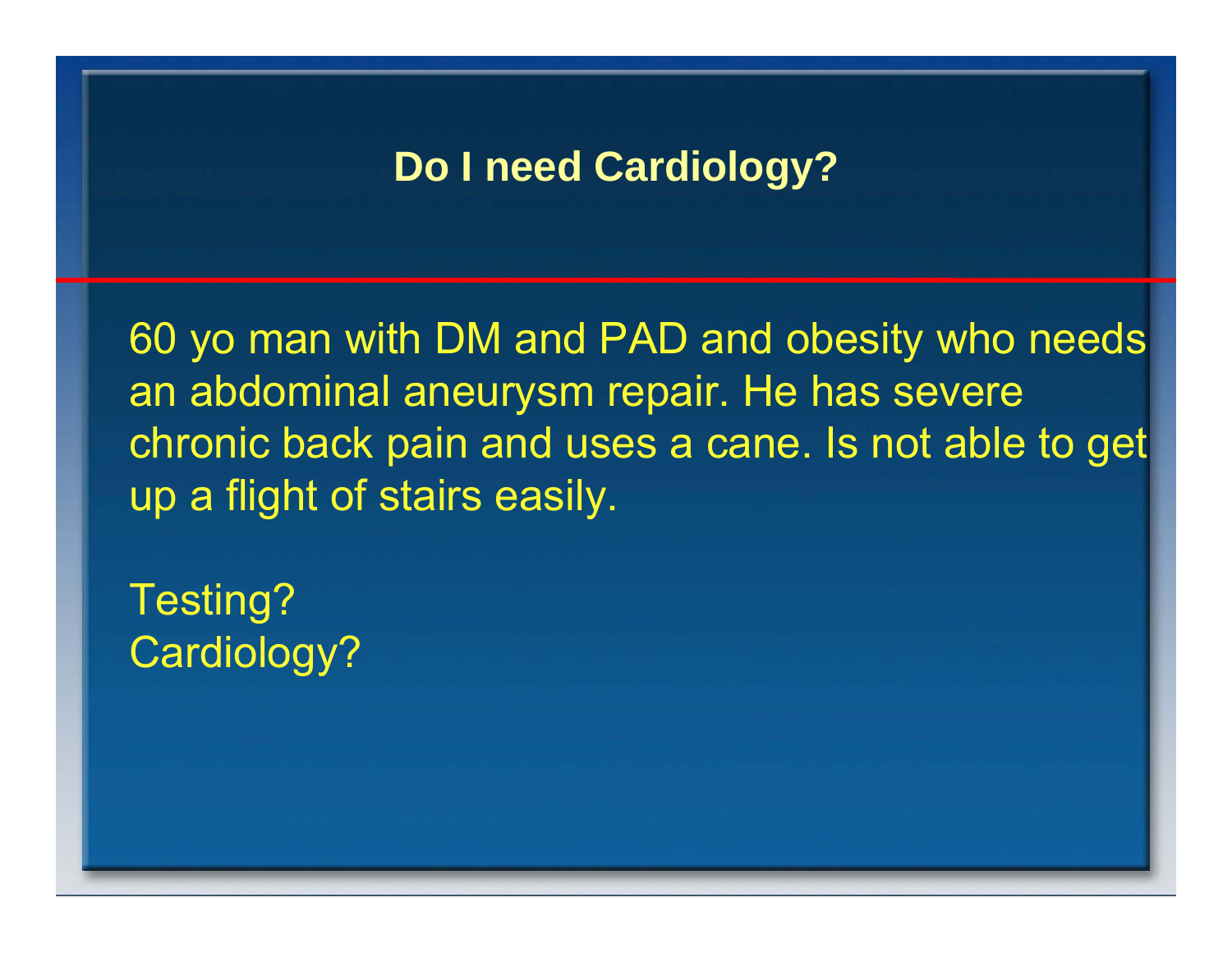### **Perioperative Evaluation**

Four things you need to know to get started:

- 1.Is the patient having active cardiac symptoms angina, CHF, rhythm issues? Recent MI?
- 2. How many risk factors does the patient have?
- 3. What is the patient's functional status?
- 4. Is the surgery low, intermediate or high risk?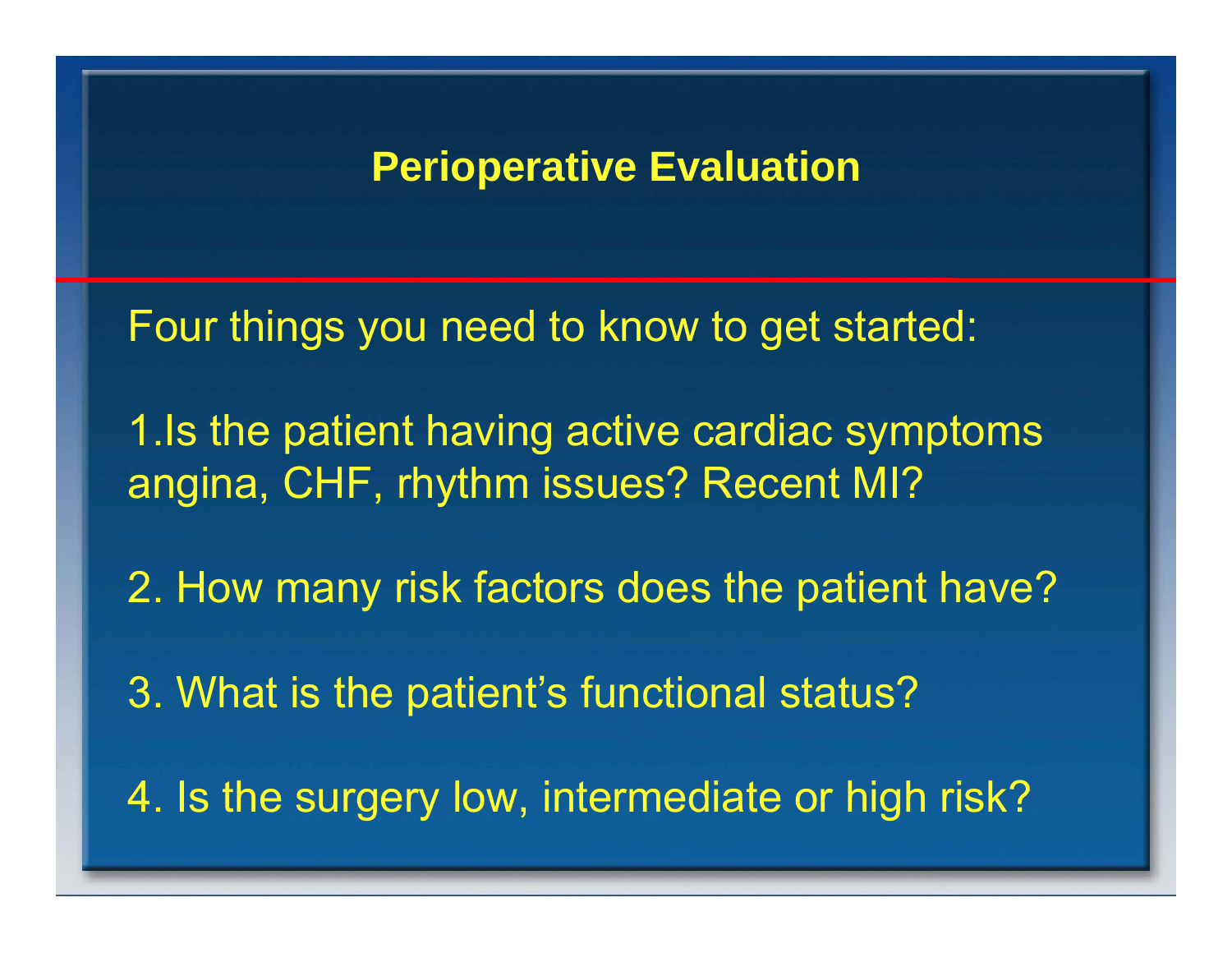### **1. Is the patient having an ACTIVE cardiac condition?**

| <b>Condition</b>               | <b>Examples</b>                                                                                                                                                                                                                            |
|--------------------------------|--------------------------------------------------------------------------------------------------------------------------------------------------------------------------------------------------------------------------------------------|
| Unstable coronary<br>syndromes | Unstable or severe angina<br><b>Recent MI‡ (within 30 dys)</b><br>$\blacksquare$                                                                                                                                                           |
| <b>Decompensated CHF</b>       |                                                                                                                                                                                                                                            |
| Significant arrhythmias        | High-grade atrioventricular block<br>п<br>Mobitz II atrioventricular block<br>П<br>Third-degree atrioventricular heart block<br>п<br>Symptomatic ventricular arrhythmias<br>SVT/AF with HR > 100<br>п<br>п<br>Symptomatic bradycardia<br>п |
| Severe valvular disease        | Severe aortic stenosis<br>п<br>Symptomatic mitral stenosis<br>о                                                                                                                                                                            |
|                                |                                                                                                                                                                                                                                            |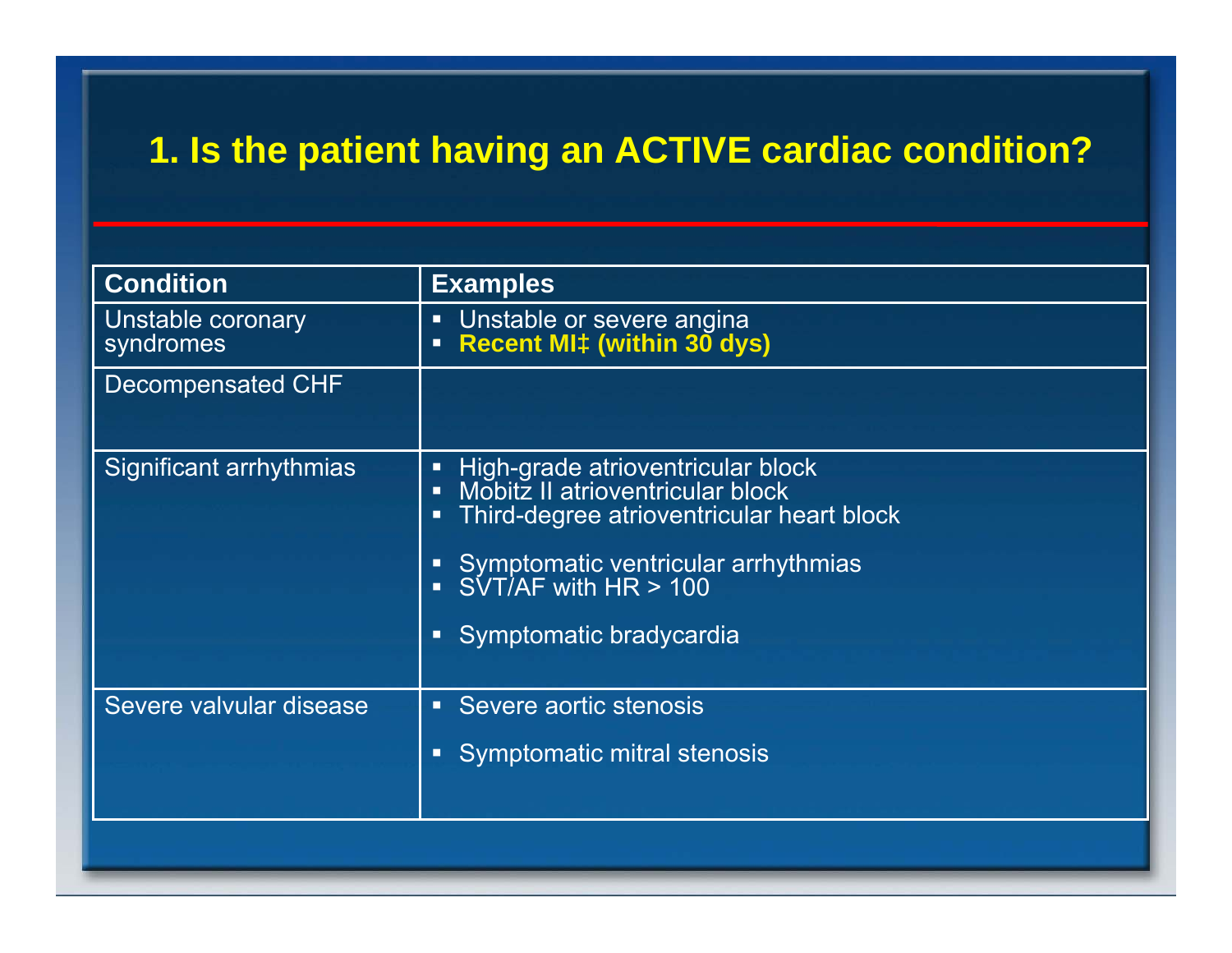## **2. How Many Risk Factors Does the patient Have?**

### REVISED CARDIAC RISK INDEX

- $\Box$ **CAD**
- $\Box$ **CHF**
- $\blacksquare$ **CVA**
- $\blacksquare$  **Creatinine > 2 mg/dL (CRI)**  $\Box$ **DM**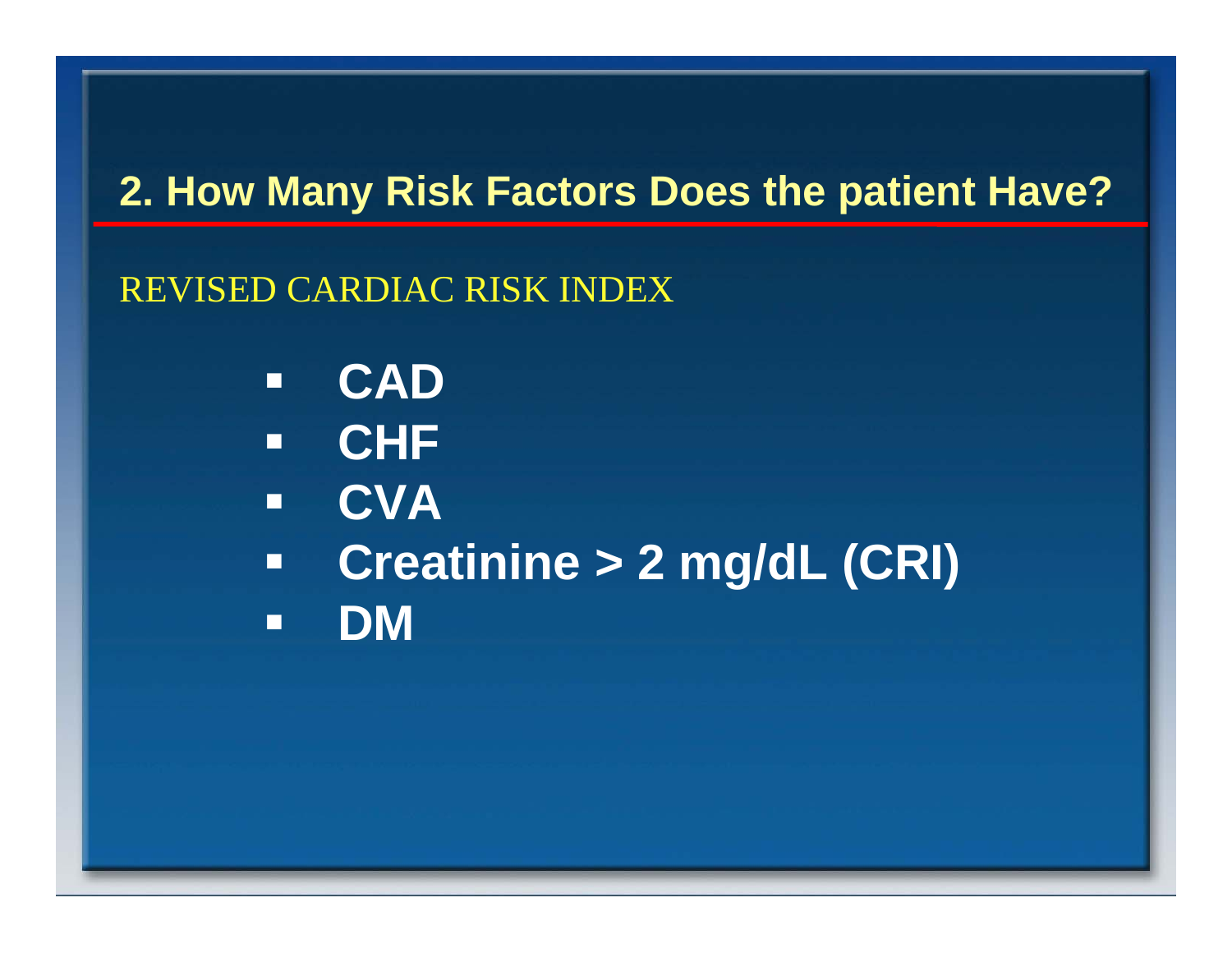# **3. What is the patient's Functional Status?**

|        |  | <b>Can You</b>                                                       |                     |  | <b>Can You</b>                                                                                   |
|--------|--|----------------------------------------------------------------------|---------------------|--|--------------------------------------------------------------------------------------------------|
| 1 Met  |  | Take care of yourself?                                               | 4 Mets              |  | <b>Climb a flight of stairs or walk</b><br>up a hill?                                            |
|        |  | Eat, dress.                                                          |                     |  | Walk on level ground at 4 mph<br>$(6.4$ kph $)$ ?                                                |
|        |  | Walk indoors around the<br>house?                                    |                     |  | Do heavy work around the<br>house?                                                               |
|        |  | Walk a block or 2 on level<br>ground at 2 to 3 mph                   |                     |  | Participate in moderate<br>recreational activities golf,<br>bowling, dancing, doubles<br>tennis. |
| 4 Mets |  | Do light work around the<br>house like dusting or washing<br>dishes? | > 10<br><b>Mets</b> |  | Participate in strenuous sports<br>like swimming, singles tennis                                 |
|        |  |                                                                      |                     |  |                                                                                                  |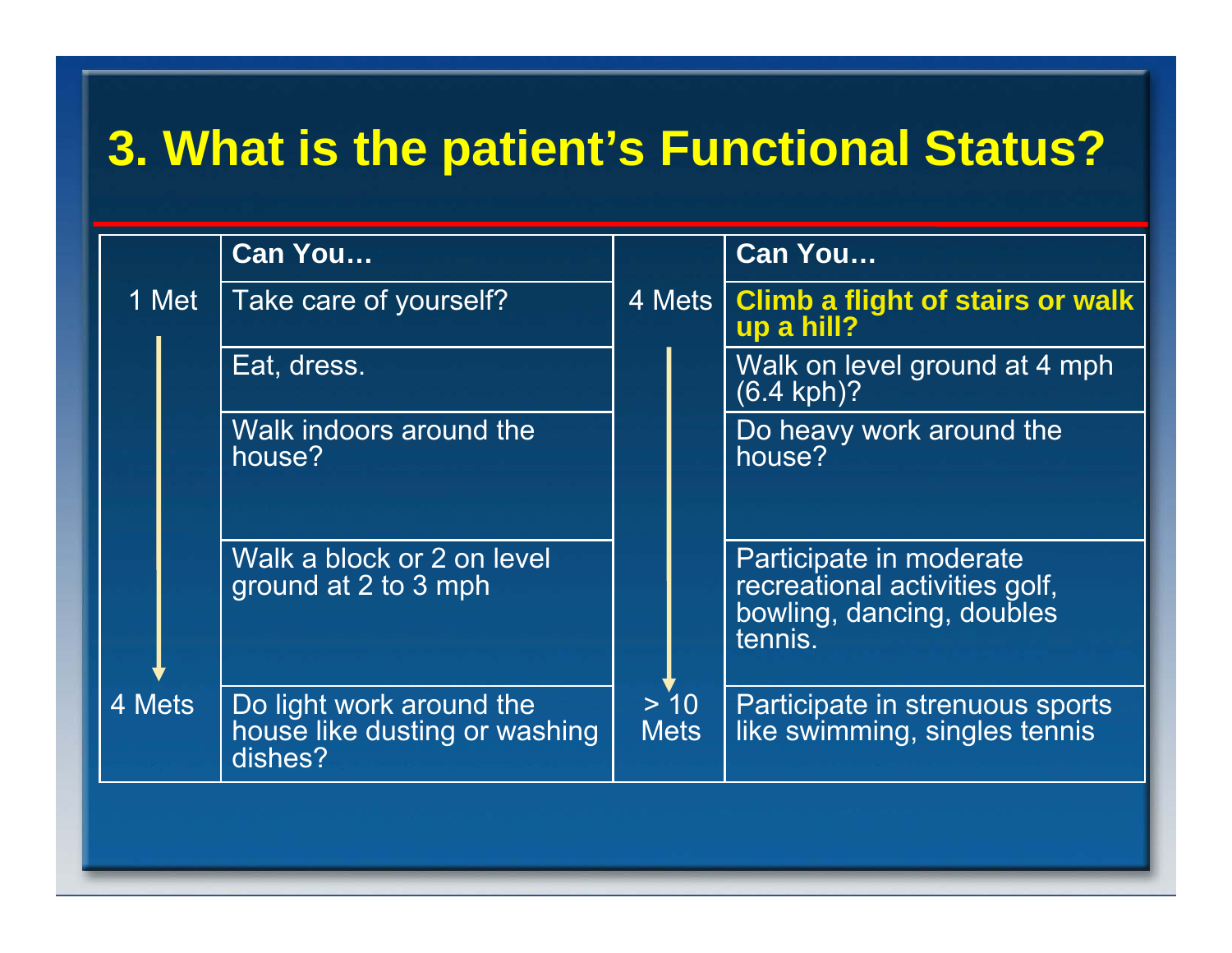## **4. Is the surgery high, intermediate or low risk?**

Risk Stratification **Aortic aneurysm repair** 

**HIGH Vascular** 

(cardiac risk ~5%) Peripheral vascular surgery

### **INTERMEDIATE**

**Orthopedic Thoracic surgery** (cardiac risk 1%-5%) CEA and Head and Neck Surgery

**LOW** Endoscopic procedures

(cardiac risk <1%) Superficial procedure/Breast surgery

Cataract surgery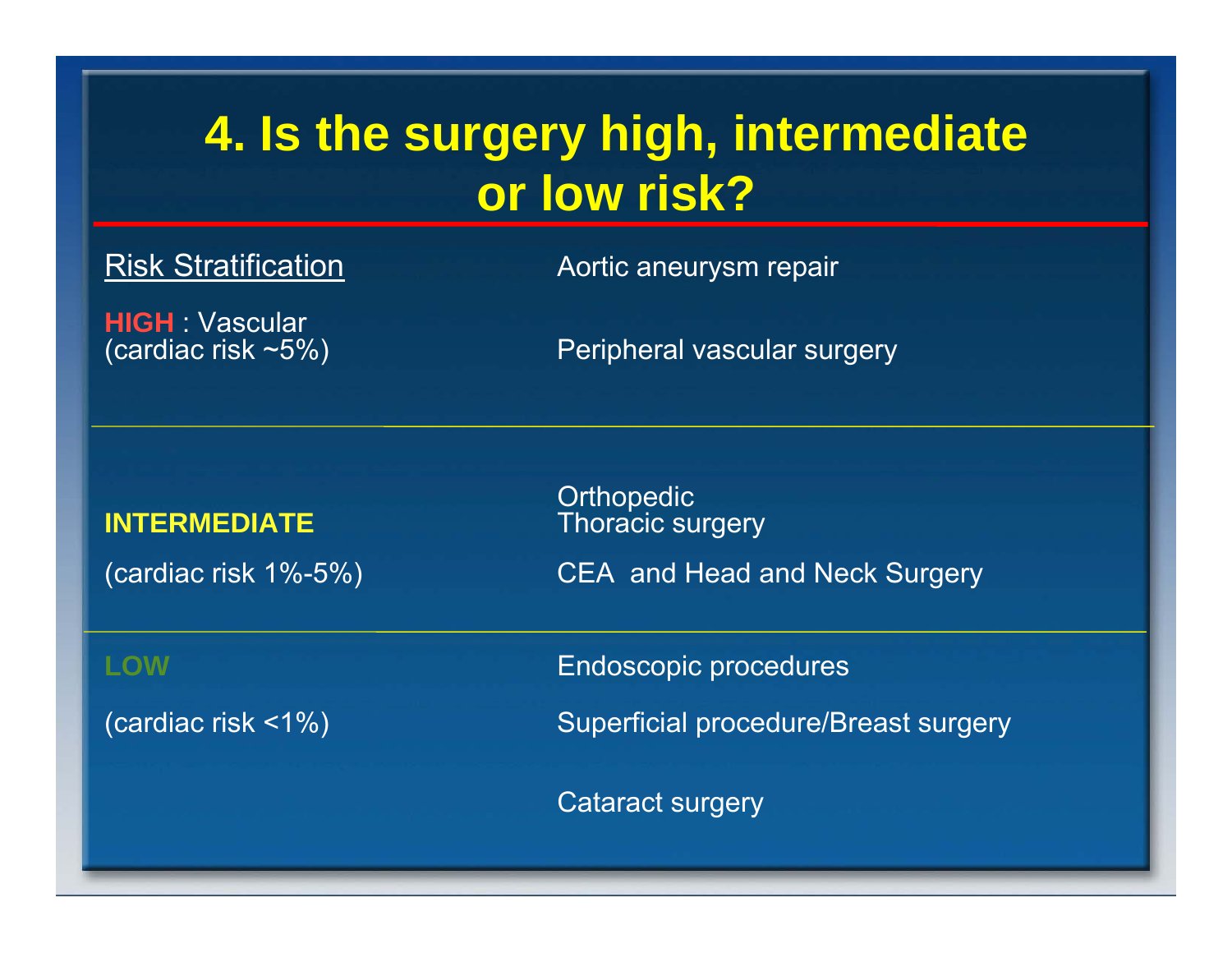## Cardiac Evaluation and Care Algorithm for Noncardiac Surgery

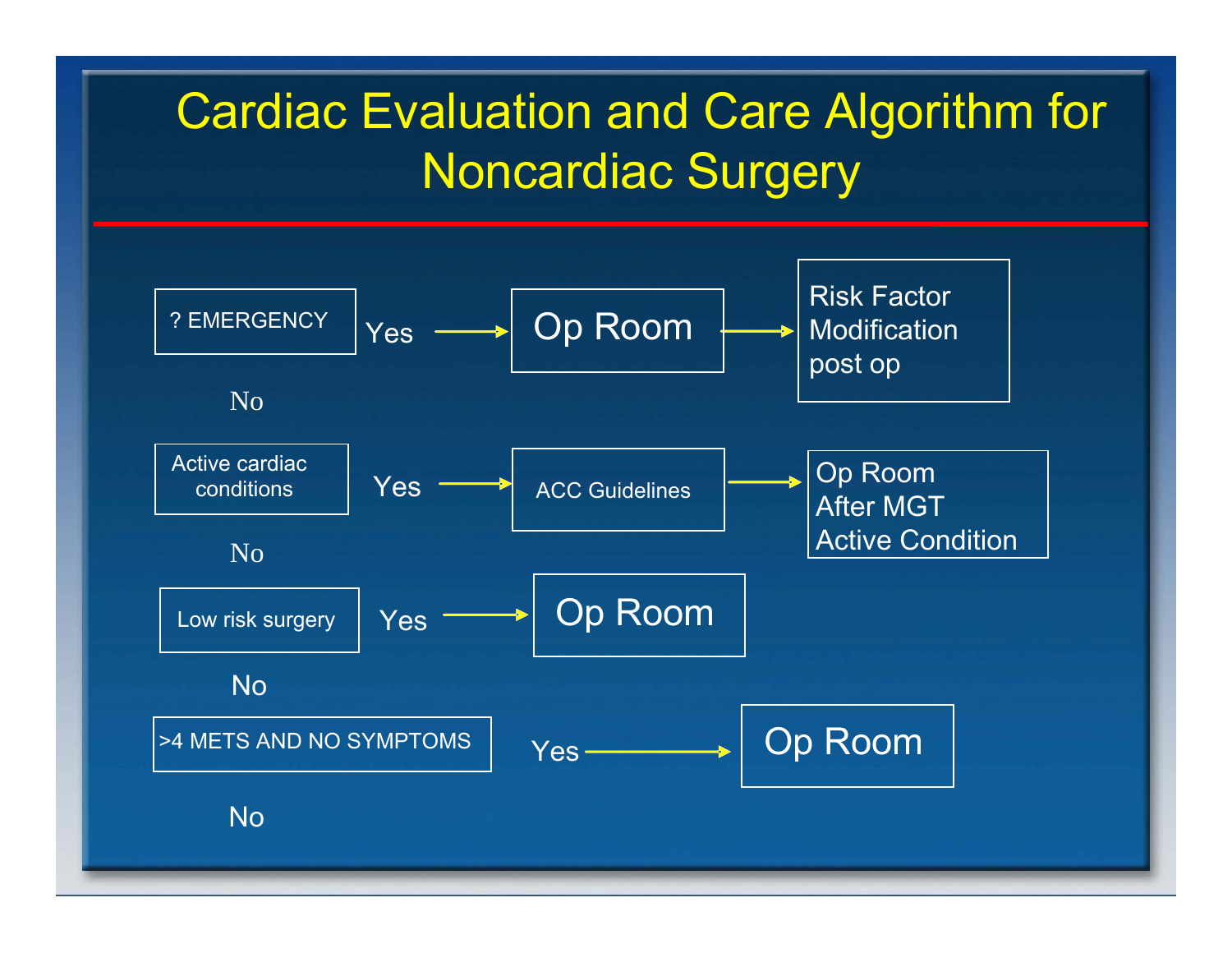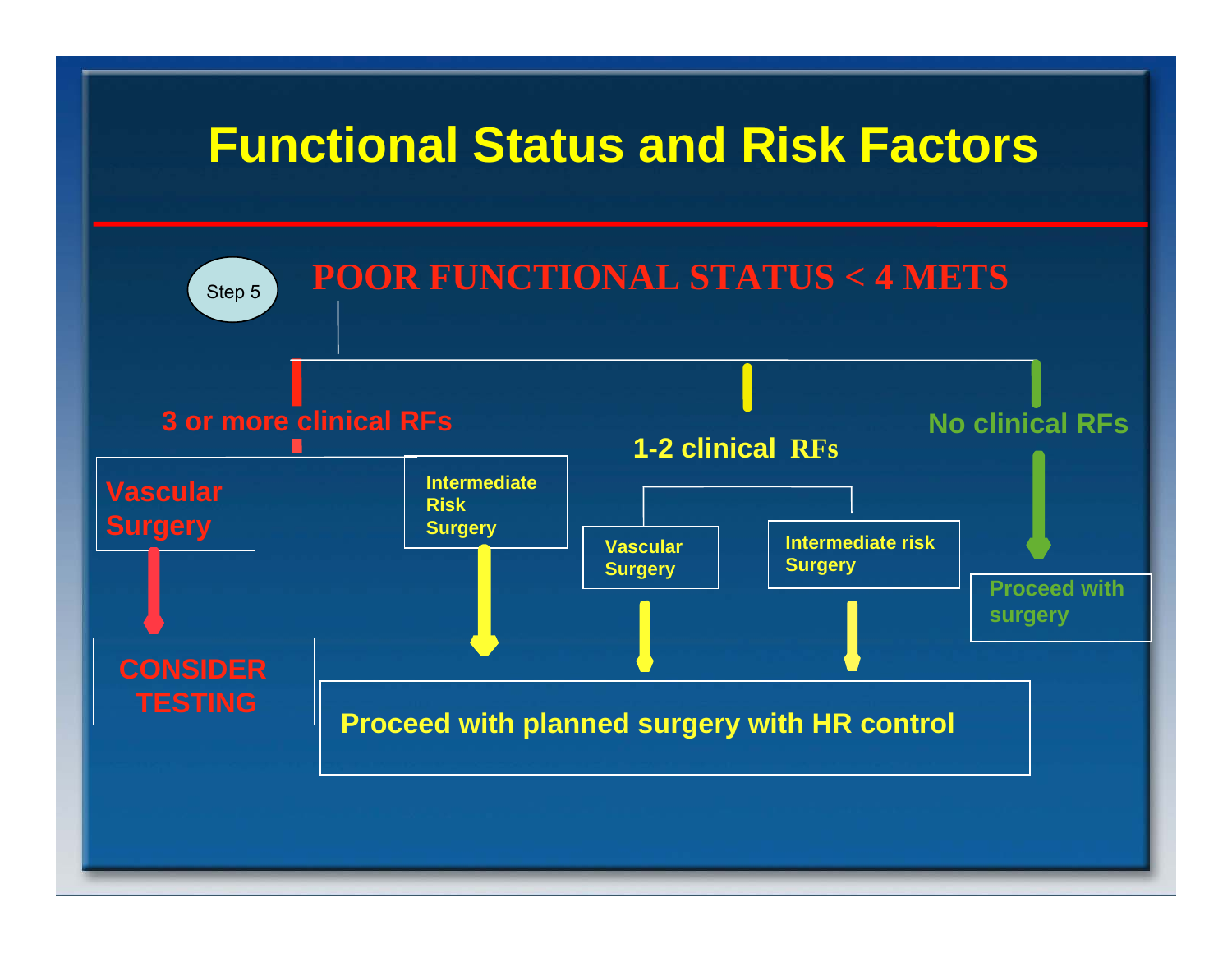85 yo with CAD, DM, CRI who is not having active cardiac symptoms. Needs cataract surgery.

**Low risk surgery No testing Cardiology not needed**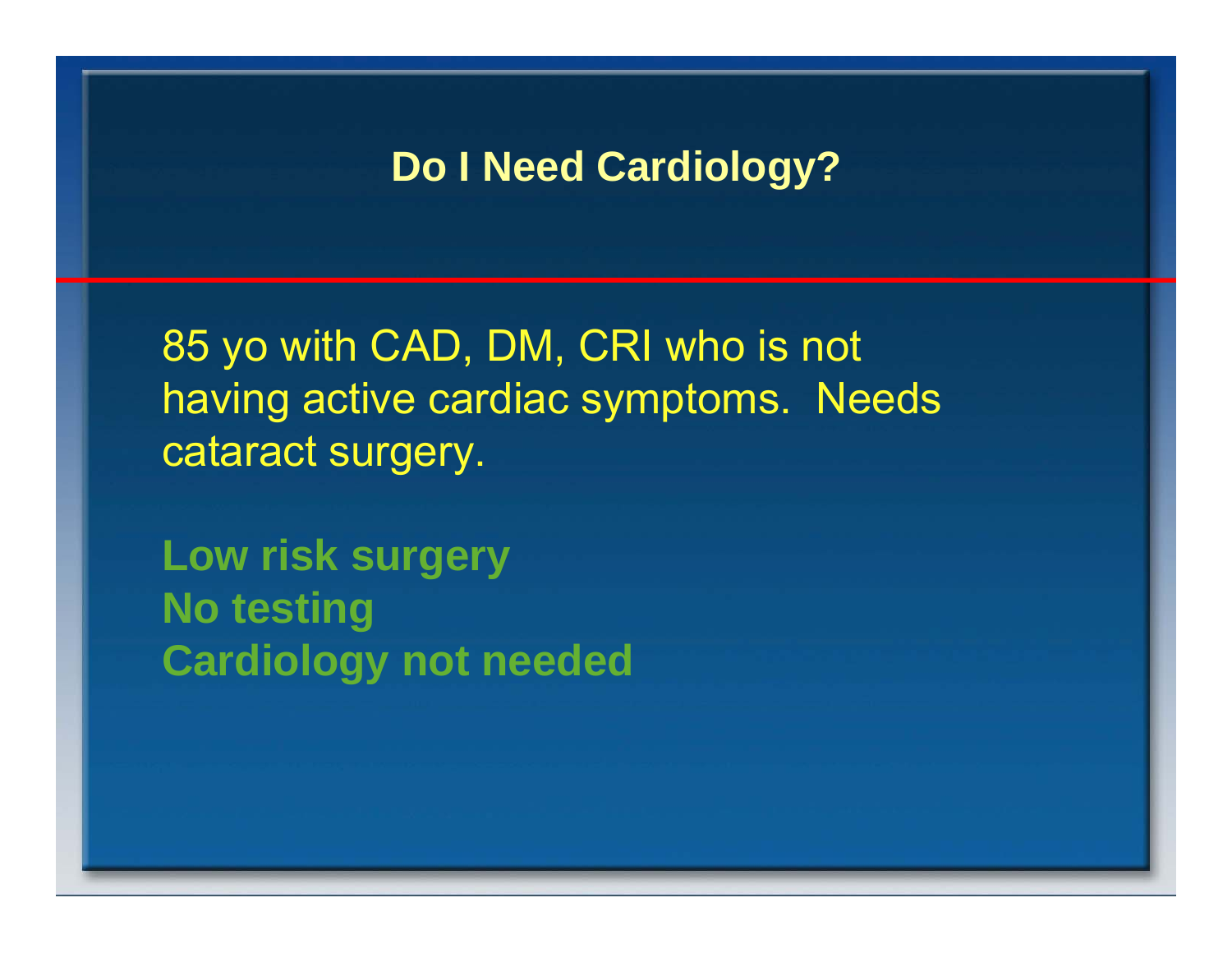75 yo man smoker with CAD (PCI 2006), CRI, who needs a partial colectomy. He is able to walk up stairs without difficulty. No symptoms CHF and no angina.

**2 RF = CAD, CRI Good functional capacity (> 4 METS)/No symptoms Intermediate risk surgery risk surgery** 

**OK to proceed to surgery with HR control**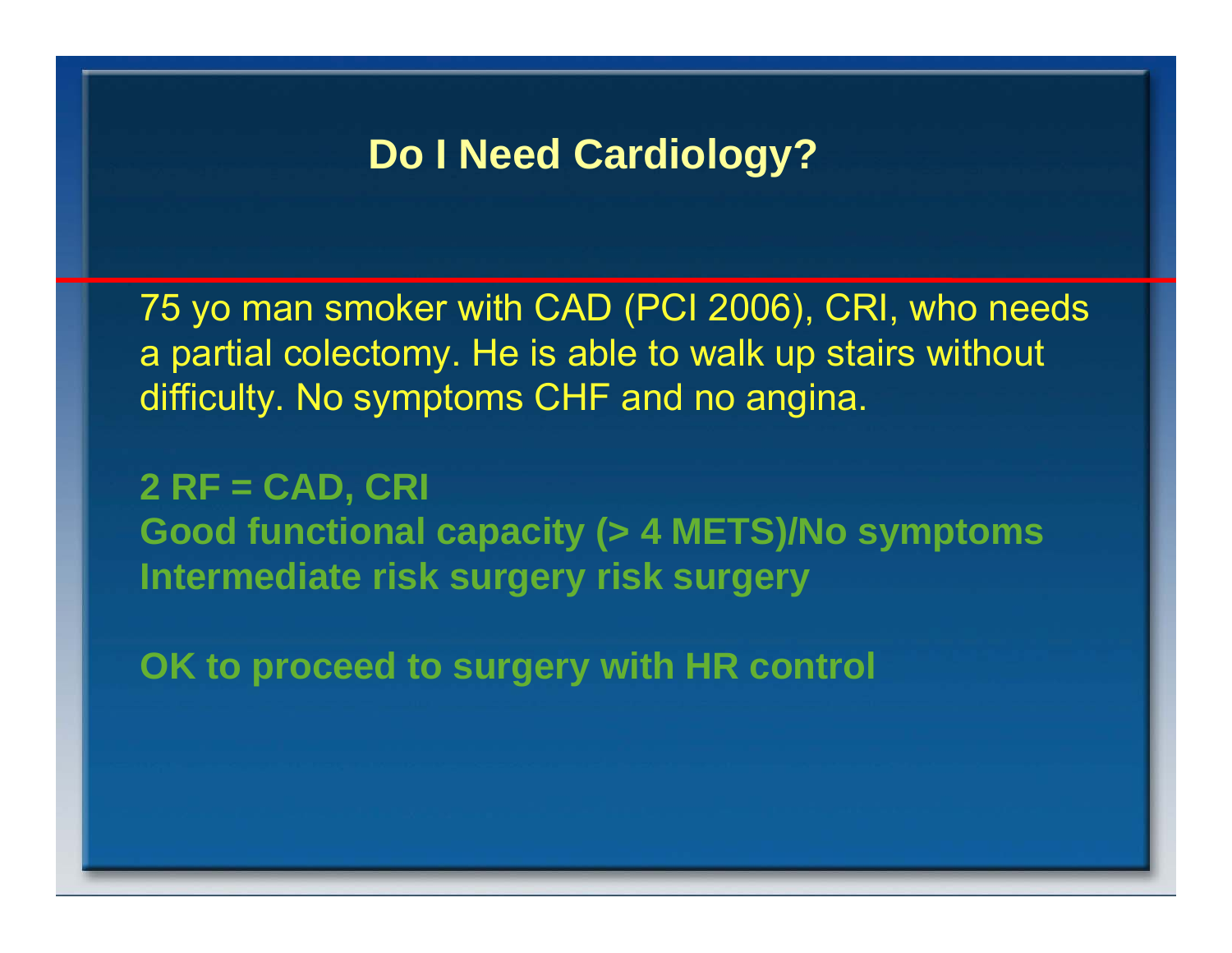60 yo man with DM and PAD and obesity who needs an abdominal aneurysm repair. He has severe chronic back pain and uses a cane. Is not able to get up a flight of stairs easily.

**1 RF, poor functional capacity (< 4 METS) high risk surgery** 

**Testing reasonable in this setting Testing may change management if high risk** 

**Cardiology may be helpful in this context**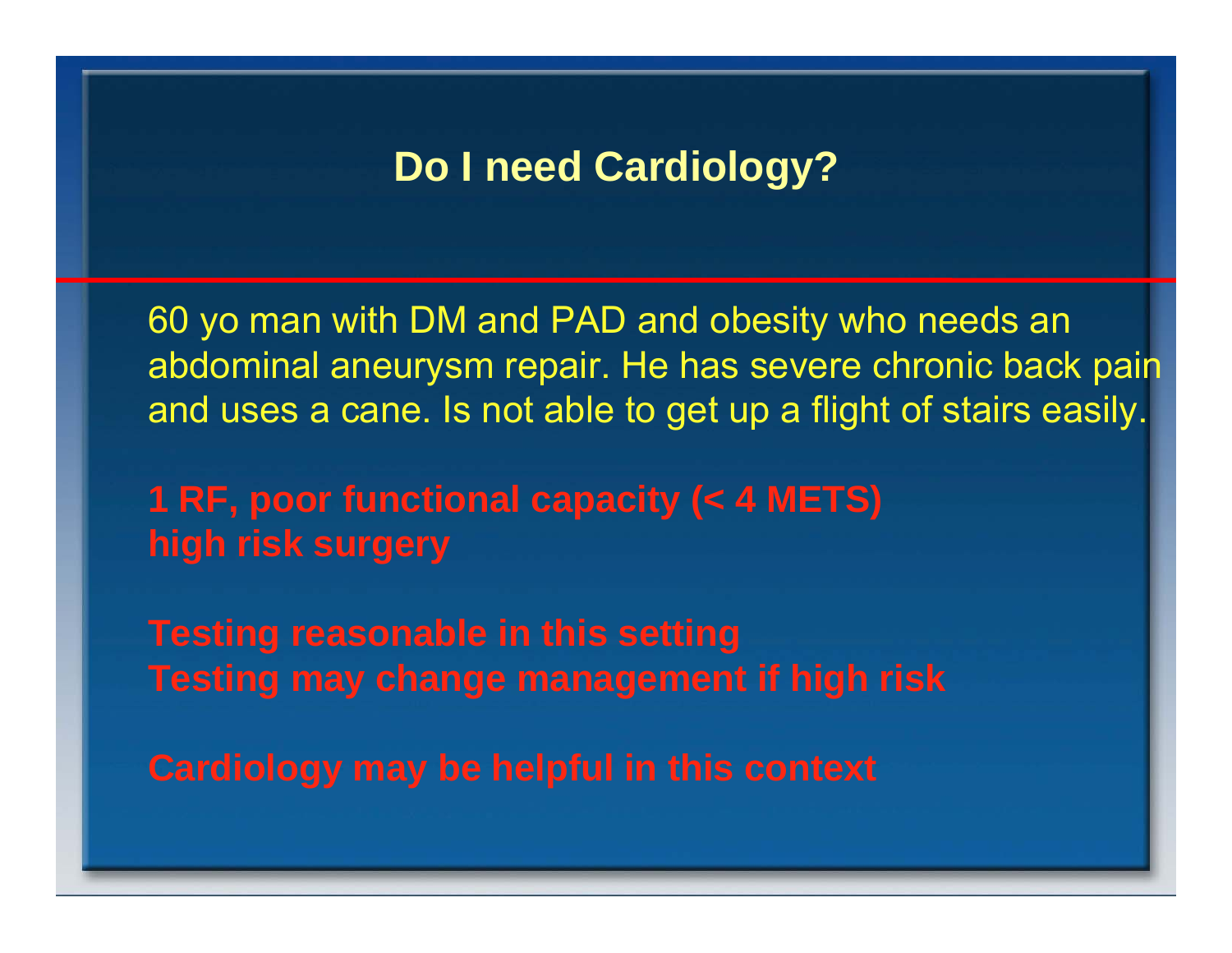### **Prognostic Gradient of Ischemic Responses During an ECG-Monitored Exercise Test in Patients With Suspected or Proven CAD**

**Low**

No ischemia or ischemia induced at high-level exercise

### **High Risk Ischemic Response**

Ischemia induced by low-level exercise Drop in BP with exercise Transient dilation LV with exercise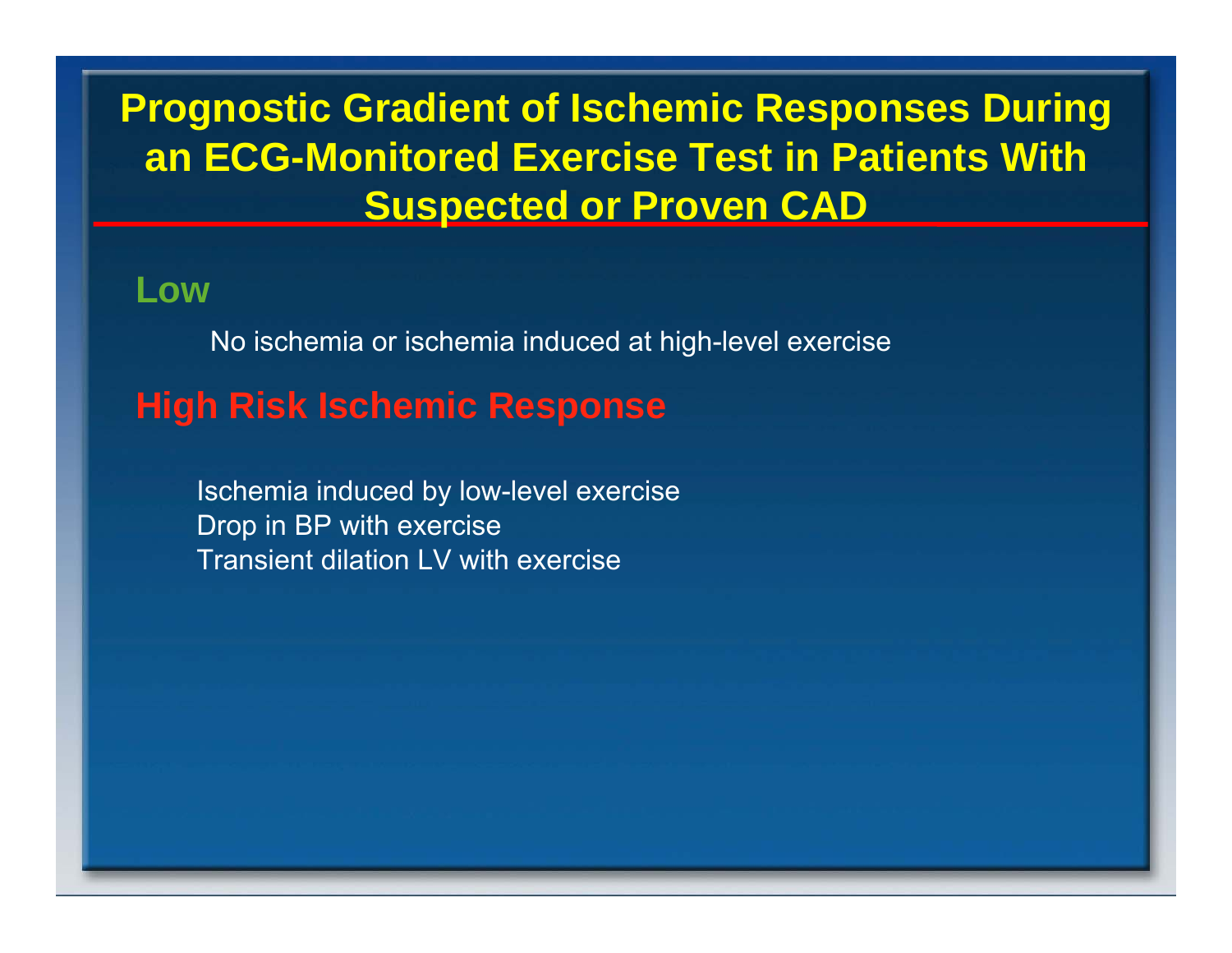## **Preoperative Coronary Revascularization With CABG or Percutaneous Coronary Intervention**

Coronary revascularization before noncardiac surgery is useful in patients with ANGINA who have:

**II IIaIIa IIbIIb III III** ● significant LM coronary artery stenosis

• 3-vessel disease

A

• 2-vessel disease with significant proximal LAD stenosis + EF<0.50 OR ischemia on noninvasive testing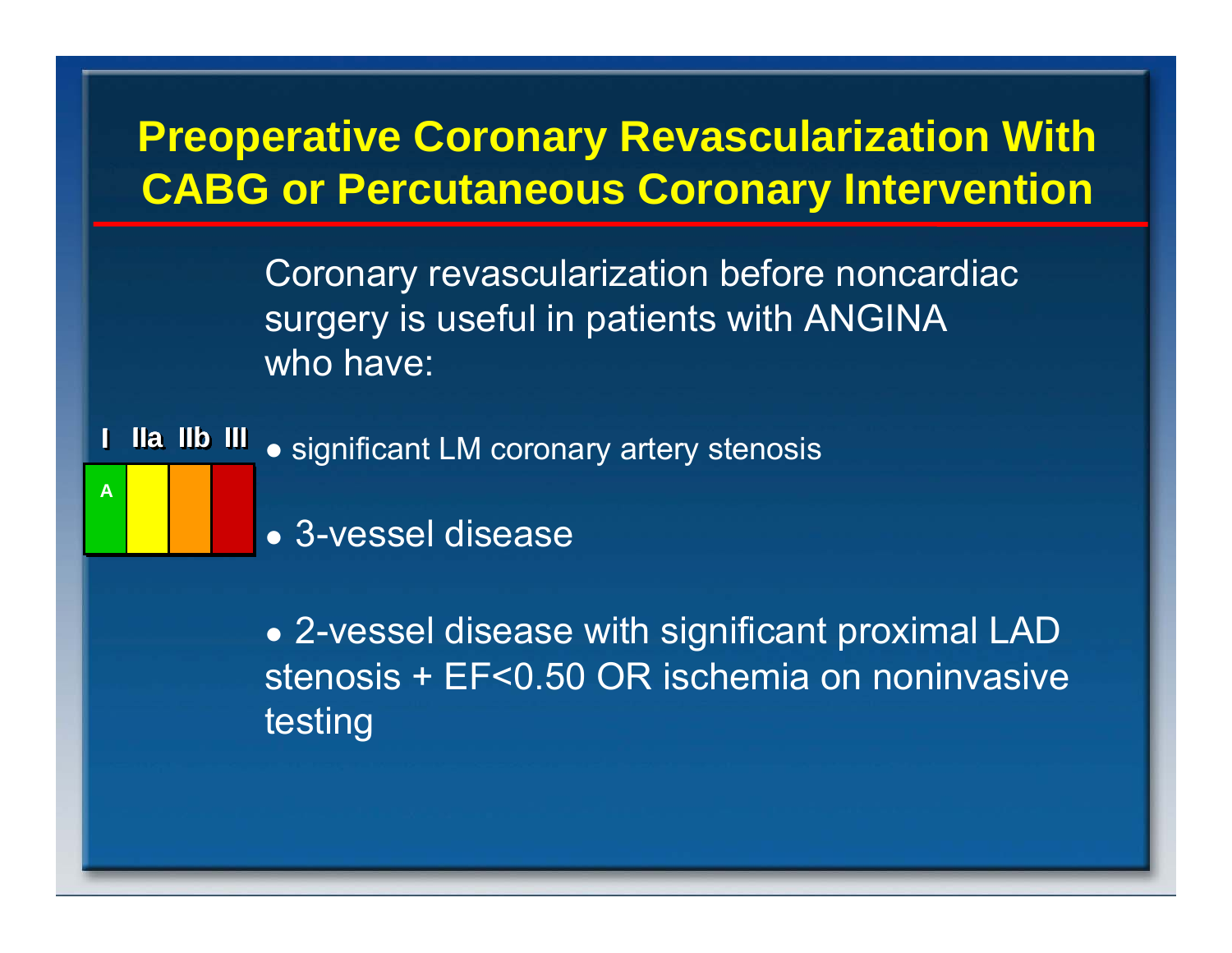## **DO NOT!**

**II** $\begin{bmatrix} 0 \\ 0 \end{bmatrix}$ 

**IIa IIb III** Do PCI in stable patients prior to elective surgery

> Elective surgery within **6 weeks** of PTCA or bare metal coronary stent or implantation

Elective surgery within **12 months** of DES implantation Do not stop asa, Plavix/Prasagruel for elective surgery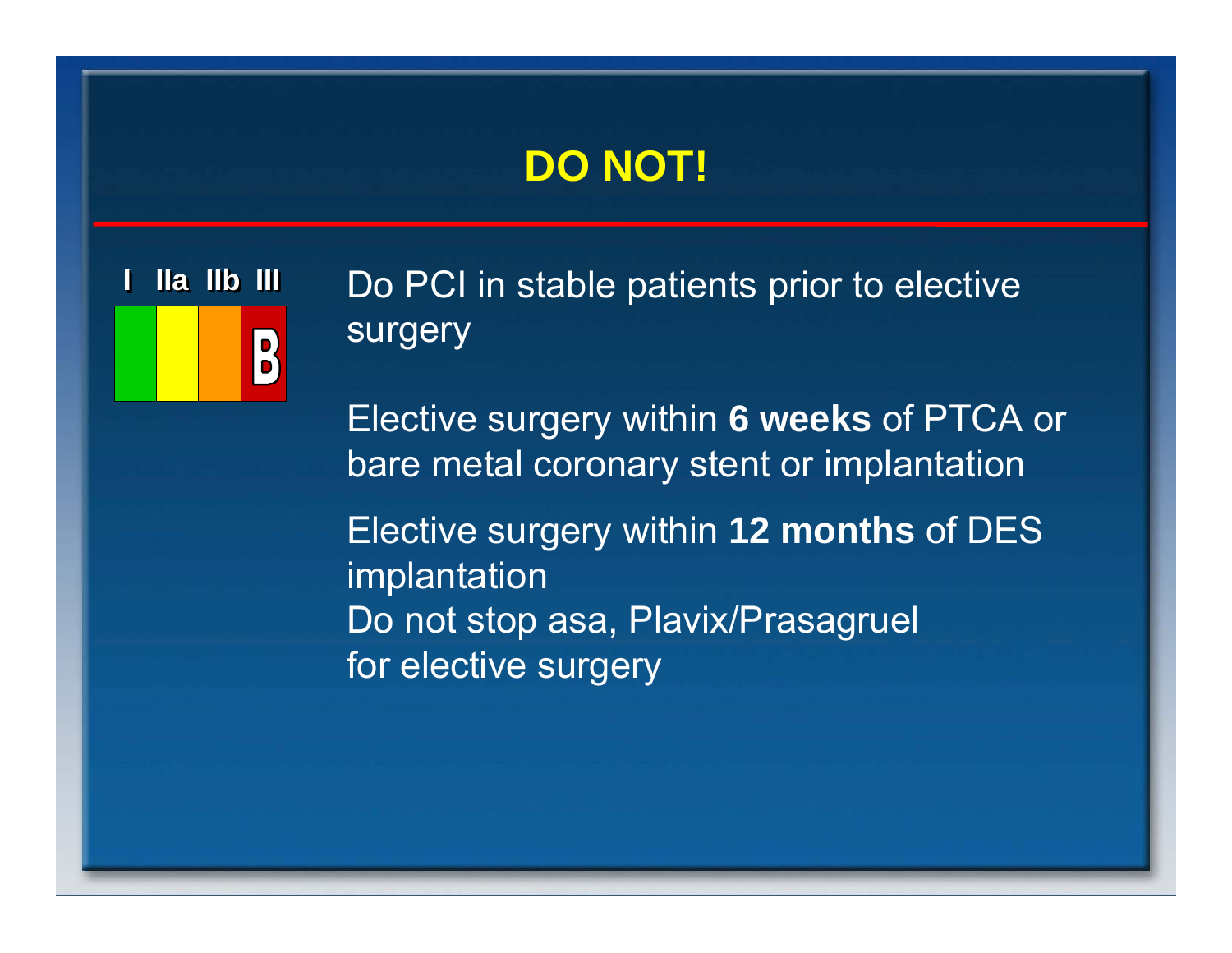## **Recommendations for Beta-Blocker Medical Therapy**

Titrated Beta Blockers for vascular surgery

- $\blacksquare$ high cardiac risk
- $\Box$  coronary artery disease/or ischemia on a stress test
- $\blacksquare$ presence of > 1 clinical risk factor

**NO**: Routine administration of high-dose beta blockers in the **absence of dose titration**